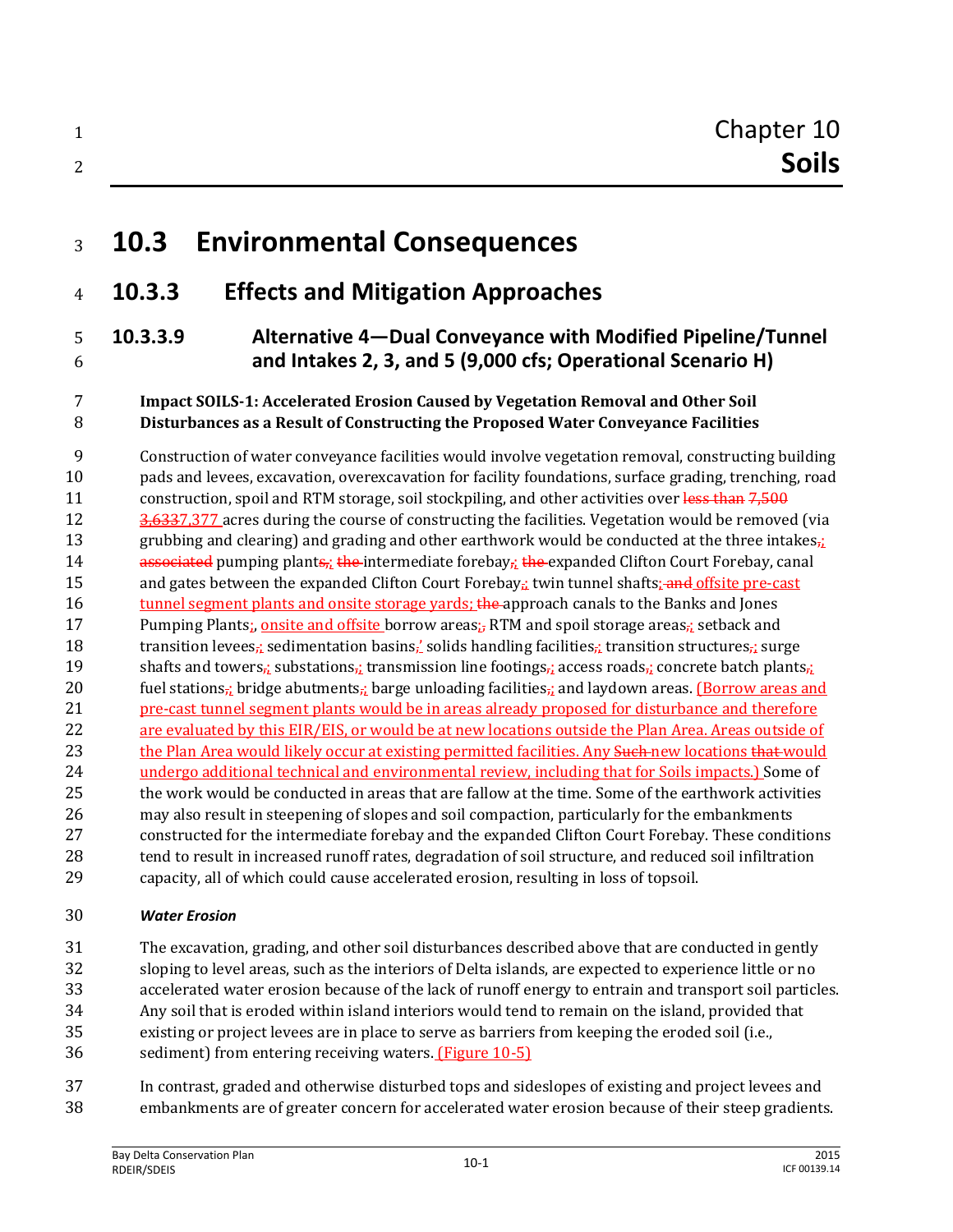- Although soil eroded from the landside of levees would be deposited on the island interiors, soil
- eroded from the disturbed top and water side of levees could reach adjoining waterways. Soil
- eroded from natural slopes in upland environments could also reach receiving waters.

#### *Wind Erosion*

- Most of the primary work areas that would involve extensive soil disturbance (i.e., staging areas,
- borrow areas, and intakes) within the Alternative 4 footprint are underlain by soils with a moderate
- or high susceptibility to wind erosion (Natural Resources Conservation Service 2010a) (Figure 10-
- 6). Of the primary areas that would be disturbed, only a portion of the proposed borrow/spoil area
- west of Clifton Court Forebay generally has a low wind erosion hazard.
- Construction activities (e.g., excavation, filling, grading, and vehicle traffic on unimproved roads) that could lead to accelerated wind erosion are generally the same as those for water erosion. These activities may result in vegetation removal and degradation of soil structure, both of which would make the soil much more subject to wind erosion. Removal of vegetation cover and grading increase exposure to wind at the surface and obliterate the binding effect of plant roots on soil aggregates. These effects make the soil particles much more subject to entrainment by wind. However, most of 16 the areas that would be extensively disturbed by construction activities are already routinely 17 disturbed by agricultural activities, such from disking and harrowing. These areas are the pumping **plants, the intermediate forebay, most of the expanded Clifton Court Forebay, borrow areas, RTM**  and spoil storage areas, sedimentation basins, solids handling facilities, substations, access roads, concrete batch plants, and laydown areas. Consequently, with the exception of loading and 21 transporting of soil material to storage areas, the disturbance that would result from constructing the conveyance facilities in many areas would not substantially depart from the existing condition, provided that the length of time that the soil is left exposed during the year does not change compared to that associated with agricultural operations. Because the SWPPPs prepared for the various components of the project will be required to prescribe ongoing best management practices 26 to control wind erosion (such as temporary seeding), the amount of time that the soil would be exposed during construction should not significantly differ from the existing condition.
- Unlike water erosion, the potential adverse effects of wind erosion are generally not dependent on slope gradient and location relative to levees or water. Without proper management, the wind-eroded soil particles can be transported great distances.
- Some of the soil excavated at tunnel shafts, siphon foundations, certain borrow areas, the Clifton
- Court forebays, tunnel and safe haven work areas, ventilation access shafts, concrete batch plants, a
- launch/reception shaft, a fuel station, a substation and transmission line, and the Highway 12
- 34 interchange Excavation of soil from borrow areas and transported of soil material to spoil storage
- 35 areas would consist of organic soil. would potentially subject soils to wind erosion. It is likely that
- 36 approximately 8 million cubic yards of peat soil material would be disposed of as spoils: t This
- material would be especially susceptible to wind erosion while being loaded onto trucks, transported, unloaded, and distributed.
- *NEPA Effects:* These potential effects could be substantial because they could cause accelerated
- erosion. However, as described in section 10.3.1, *Methods for Analysis*, and Appendix 3B,
- *Environmental Commitments*, DWR would be required to obtain coverage under the General Permit
- for Construction and Land Disturbance Activities, necessitating the preparation of a SWPPP and an
- erosion control plan. Many SWPPPs and erosion control plans are expected to be prepared for the project, with a given SWPPP and erosion control plan prepared for an individual component (e.g.,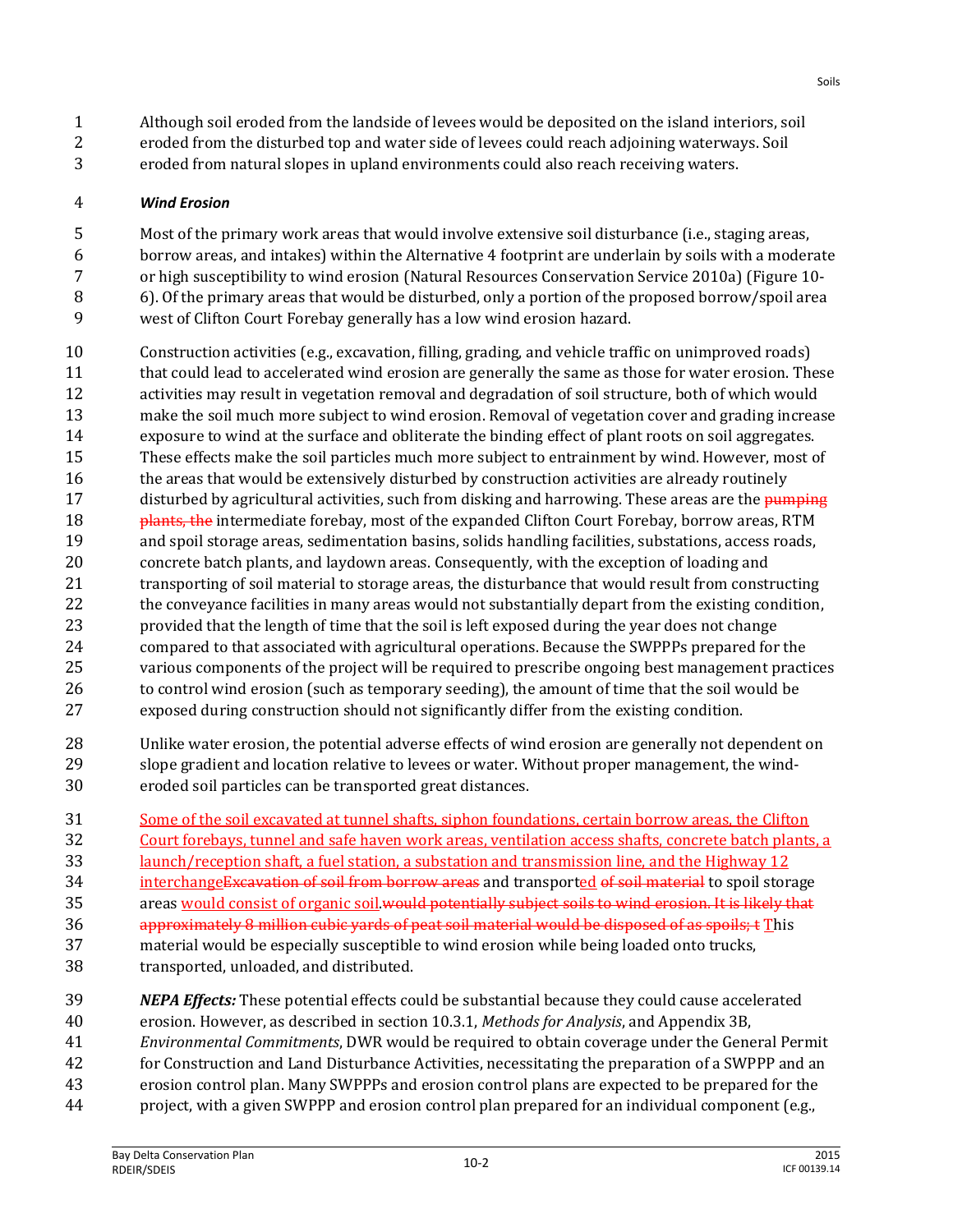- one intake) or groups of component (e.g., all the intakes), depending on the manner in which the work is contracted. DWR would be responsible for preparing and implementing a SWPPP and erosion control plan as portions of the construction are contracted out and applications are made to 4 the State Water Board for coverage under athe General Permit.
- The General Permit requires that SWPPPs be prepared by a QSD and implemented under the supervision of a QSP. As part of the procedure to gain coverage under the General Permit, the QSD would determine the Risk Level (1, 2, or 3) of the project site, which involves an evaluation of the site's *Sediment Risk* and *Receiving Water Risk*. *Sediment Risk* is based on the tons per acre per year of sediment that the site could generate in the absence of erosion and sediment control BMPs. *Receiving Water Risk* is an assessment of whether the project site is in a sediment-sensitive watershed, such as those designated by the State Water Board as being impaired for sediment under Clean Water Act section 303(d). Much of the northern half of the Plan Area is in a sediment-sensitive watershed; such areas would likely be Risk Level 2. The remaining areas, generally southwest of the San Joaquin River, are not in a sediment-sensitive watershed and therefore may potentially be classified as Risk Level 1.
- The results of the Risk Level determination partly drive the contents of the SWPPP. In accordance
- with the General Permit, the SWPPP would describe site topographic, soil, and hydrologic characteristics; construction activities and a project construction schedule; construction materials to be used and other potential sources of pollutants at the project site; potential non-stormwater discharges (e.g., trench dewatering); erosion and sediment control, non-stormwater, and "housekeeping" BMPs to be implemented; a BMP implementation schedule; a site and BMP inspection schedule; and ongoing personnel training requirements. The SWPPPs would also specify 23 the forms and records that must be uploaded to the State Water Board's online SMARTS, such as quarterly non-stormwater inspection and annual compliance reports. In those parts of the Plan Area that are determined to be Risk Level 2 or 3, water sampling for pH and turbidity would be required; the SWPPP would specify sampling locations and schedule, sample collection and analysis procedures, and recordkeeping and reporting protocols.
- The QSD for the SWPPPs would prescribe BMPs that are tailored to site conditions and project component characteristics. Partly because the potential adverse effect on receiving waters depends on location of a work area relative to a waterway, the BMPs would be site-specific, such that those applied to level island-interior sites (e.g., RTM storage areas) would be different than those applied to water-side levee conditions (e.g., intakes).
- All SWPPPs, irrespective of the site and project characteristics, are likely to contain the following BMPs.
- 35 Preservation of existing vegetation.
- Perimeter control.
- 37 Fiber roll and/or silt fence sediment barriers.
- Watering to control dust entrainment.
- Tracking control and "housekeeping" measures for equipment refueling and maintenance.
- 40 Solid waste management.
- Most sites would require temporary and permanent seeding and mulching. Sites that involve disturbance or construction of steep slopes may require installation of erosion control blankets or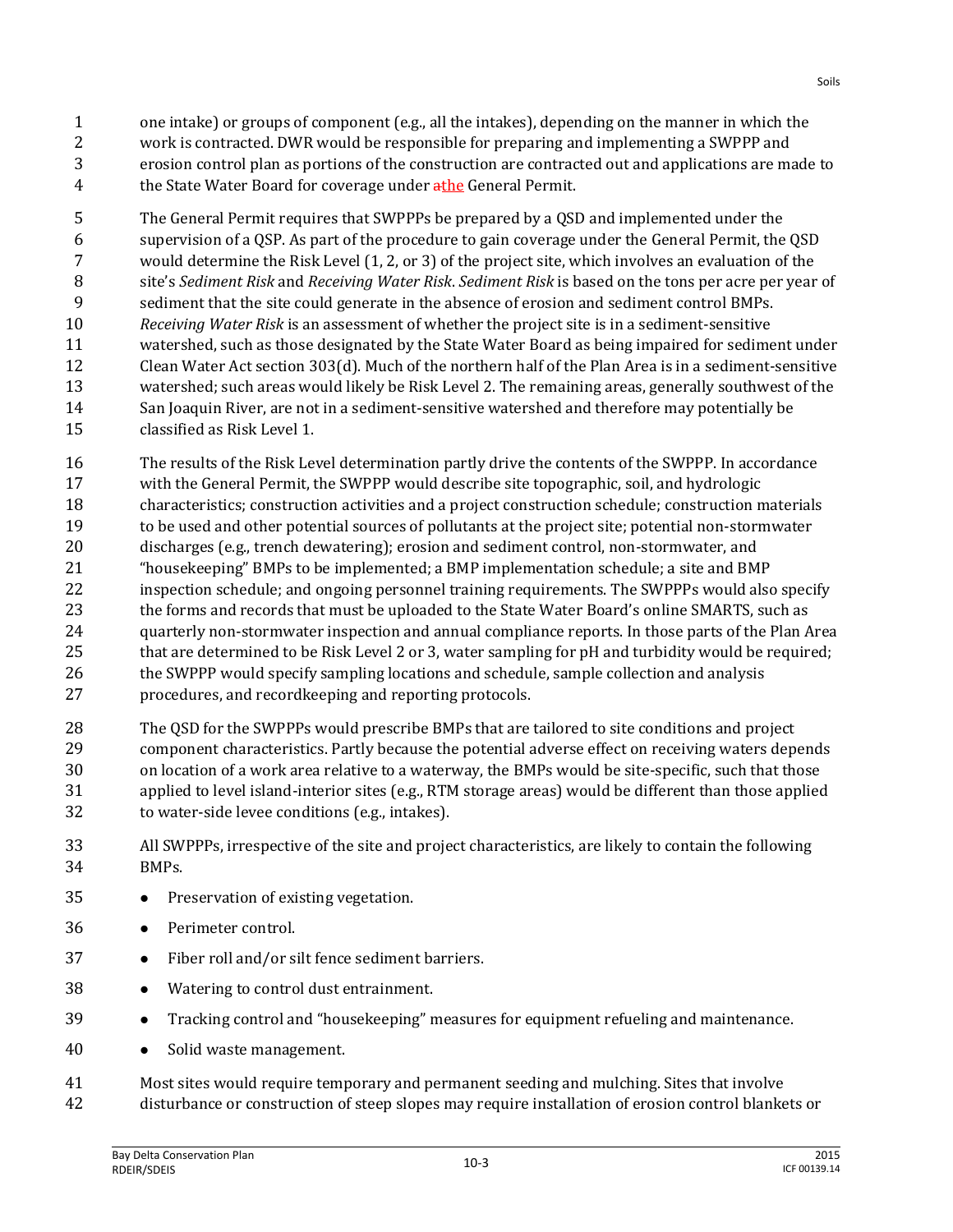- or watering to control wind erosion. Concrete washout facilities would be established to prevent
- surface and ground water contamination. Such BMPs, if properly installed and maintained, would ensure compliance with the pH and turbidity level requirements defined by the General Permit.
- The QSP would be responsible for day-to-day implementation of the SWPPP, including BMP
- inspections, maintenance, water quality sampling, and reporting to the State Water Board. In the
- event that the water quality sampling results indicate an exceedance of allowable pH and turbidity
- levels, the QSD would be required to modify the type and/or location of the BMPs by amending the
- SWPPP; such modifications would be uploaded by the QSD to SMARTS.
- Accelerated water and wind erosion as a result of construction of the proposed water conveyance facility could occur under Alternative 4, but proper implementation of the requisite SWPPP and compliance with the General Permit (as discussed in Appendix 3B, *Environmental Commitments*, 16 Commitment 3B.2) would ensure that there would not be substantial soil erosion resulting in daily 17 site runoff turbidity in excess of 250 NTUs as a result of construction of the proposed water conveyance facility, and therefore, there would not be an adverse effect.
- Additionally, implementation of the environmental commitment Disposal and Reuse of Spoils, 20 Reusable Tunnel Material (RTM), and Dredged Material would help reduce wind blowing of excavated soils, particularly peat soils, during transport and placement at spoils storage, disposal, and reuse areas.
- *CEQA Conclusion***:** Vegetation removal and other soil disturbances associated with construction of water conveyance facilities could cause accelerated water and wind erosion of soil. However, DWR would seek coverage under the state General Permit for Construction and Land Disturbance Activities (as discussed in Appendix 3B, *Environmental Commitments*, Commitment 3B.2), necessitating preparation of a SWPPP and an erosion control plan. As a result of implementation of the requisite SWPPP and compliance with the General Permit, there would not be substantial soil erosion resulting in daily site runoff turbidity in excess of 250 NTUs, and therefore, the impact would be less than significant. No mitigation is required.

## **Impact SOILS-2: Loss of Topsoil from Excavation, Overcovering, and Inundation as a Result of Constructing the Proposed Water Conveyance Facilities**

 *NEPA Effects:* Topsoil effectively would be lost as a resource as a result of its excavation during 34 construction of Alternative 4 (e.g., *intake facilitiesforebays*, borrow areas, tunnel shafts, levee 35 foundations<del>, intake facilities, pumping plants</del>, borrow areas); overcovering (e.g., levees and 36 embankments, spoil and reusable tunnel material storage areas, pumping plants); and water 37 inundation (e.g., forebays, sedimentation basins, and solids lagoons). Table 10-8 presents an itemization of the effects on soils caused by excavation, overcovering, and inundation, based on GIS analysis by facility type. Because of the nature of the earthwork to construct many of the facilities, more than one mechanism of topsoil loss may be involved at a given facility. For example, levee construction would require both excavation to prepare the subgrade and overcovering to construct 42 the levee. The table shows that the greatest extent of topsoil loss would be associated with overcovering such as spoil/RTM storage areas, unless measures are undertaken to salvage the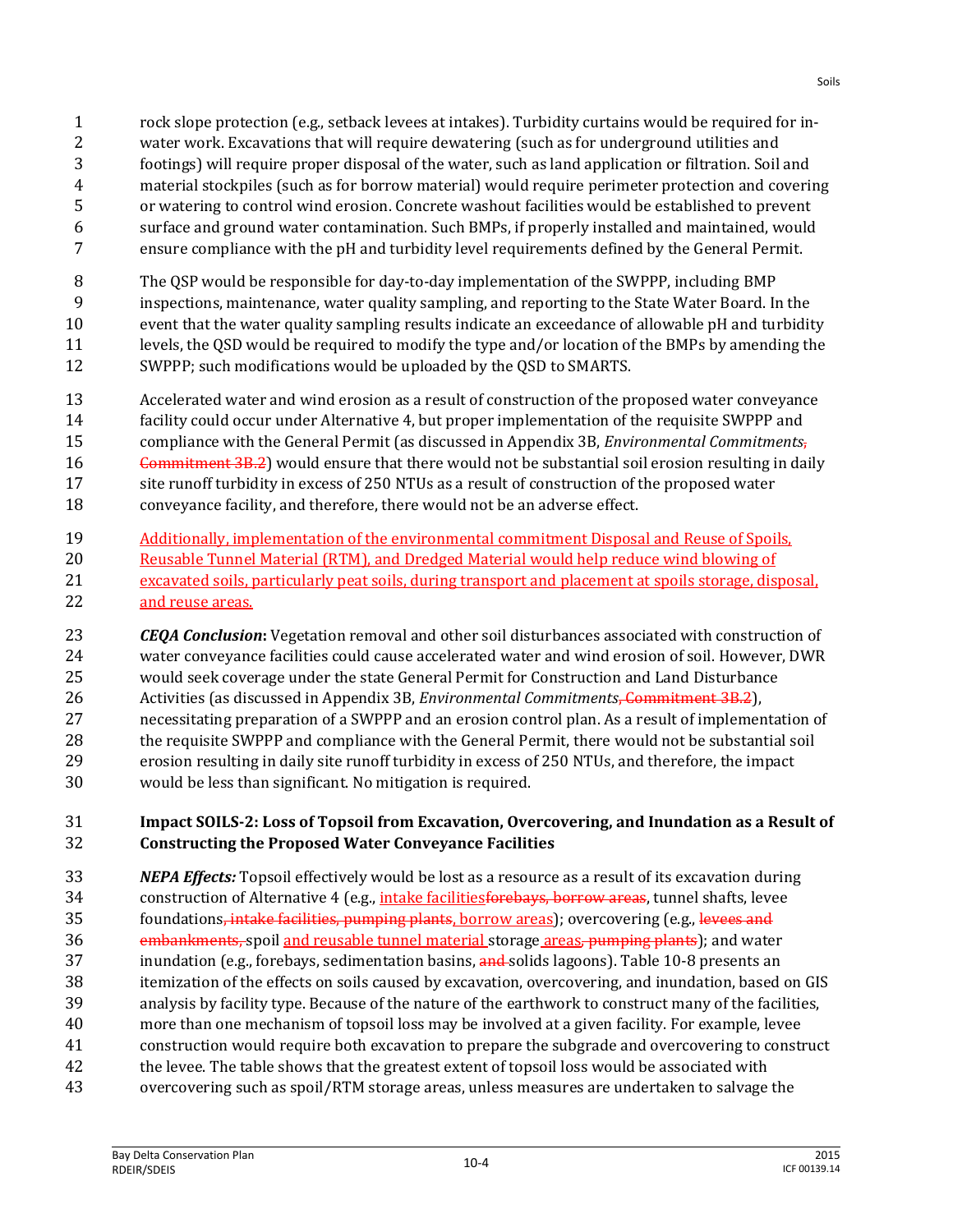1 topsoil and reapply it on top of excavated borrow areas or on top of the spoils once they have been 2 placed.

#### 3 **Table 10-8. Topsoil Lost as a Result of Excavation, Overcovering, and Inundation Associated with**  4 **the Proposed Water Conveyance Facility (Alternative 4)**

| <b>Topsoil Loss Mechanism</b>                                                                                                                                                                                                                                             | Acreage Affected |
|---------------------------------------------------------------------------------------------------------------------------------------------------------------------------------------------------------------------------------------------------------------------------|------------------|
| Excavation (intakes, shafts, levee foundations, borrow/spoil areas)                                                                                                                                                                                                       | 6234533,576      |
| Overcovering (spoil storage, reusable tunnel material storage)                                                                                                                                                                                                            | 3,4992,2073,133  |
| Inundation (forebays, sedimentation basins, solids lagoons)                                                                                                                                                                                                               | 9743668          |
| Total                                                                                                                                                                                                                                                                     | 5,0963,6337,377  |
| Note: Some mechanisms for topsoil loss entail more than one process of soil loss. For example,<br>construction of setback levees would first require overexcavation for the levee foundation (i.e.,<br>excavation), then placement of fill material (i.e., overcovering). |                  |

6 DWR has made an Environmental environmental Commitment commitment (Disposal and Reuse of 7 Spoils, Reusable Tunnel Material (RTM), and Dredged Material) to address<del>for Disposal</del> disposal Site 8 site Preparation-preparation which would require that a portion of the temporary sites selected for 9 storage of spoils, RTM, and dredged material will be set aside for topsoil storage and the topsoil 10 would be saved for reapplication to disturbed areas, thereby lessening the effect. However, this 11 effect would be adverse because it would result in a substantial loss of topsoil. Mitigation Measures 12 SOILS-2a and SOILS-2b would also be available to reduce the severity of this effect. but not to a less-13 than-significant level because topsoil would be permanently lost over extensive areas.

14 *CEQA Conclusion***:** Construction of the water conveyance facilities would involve irreversible 15 removal, overcovering, and inundation of topsoil over extensive areas, thereby resulting in a 16 substantial loss of topsoil despite a commitment for **Disposal and Reuse of Spoils, RTM, and Dredged** 17 Material that would address **D**disposal Ssite pPreparation. The impact on soils in the Plan Area 18 would be significant. Mitigation Measures SOILS-2a and SOILS-2b would minimize and compensate 19 for these impacts by reducing the amount of topsoil lost, but not to a less-than-significant level 20 because topsoil would be permanently lost over extensive areas. Therefore, this impact is 21 considered significant and unavoidable.

5

## 22 **Mitigation Measure SOILS-2a: Minimize Extent of Excavation and Soil Disturbance**

 A requirement of the General Permit is to minimize the extent of soil disturbance during construction. As described in Appendix 3B, *Environmental Commitments*, the SWPPPs prepared for BDCP construction activities will include a BMP that specifies the preservation of existing vegetation through installation of temporary construction barrier fencing to preclude unnecessary intrusion of heavy equipment into non-work areas. The BDCP proponents will 28 ensure that the SWPPPs BMPs limiting ground disturbance are included in the construction contracts and are properly executed during construction by the contractors.

30 However, the BMP specifying preservation of existing vegetation may only limit the extent of the surface area disturbed and not the area of excavated soils. Accordingly, soil-disturbing activities will be designed such that the area to be excavated, graded, or overcovered is the minimum necessary to achieve the purpose of the activity.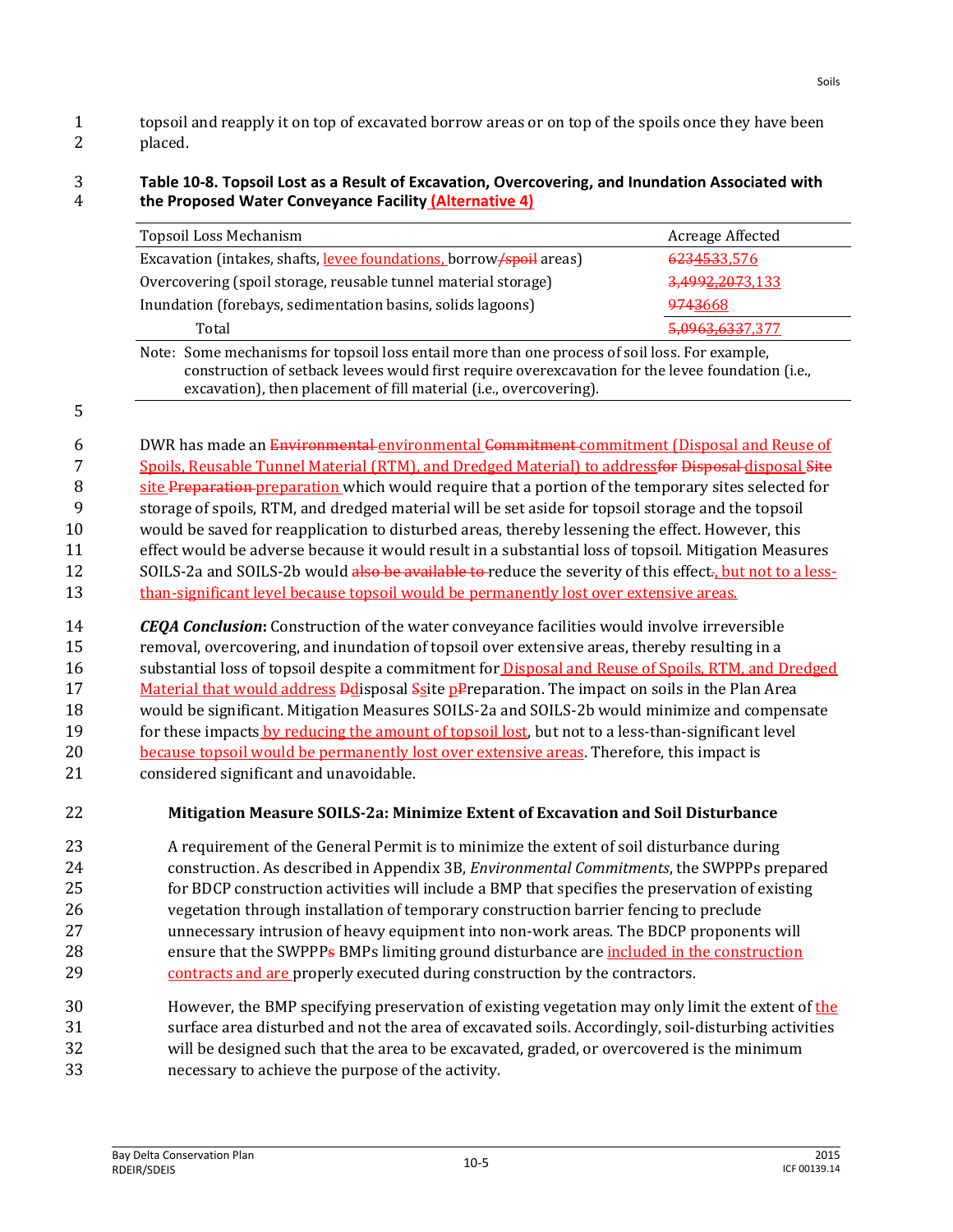#### **Mitigation Measure SOILS-2b: Salvage, Stockpile, and Replace Topsoil and Prepare a Topsoil Storage and Handling Plan**

- The Environmental Commitment Disposal and Reuse of Spoils, Reusable Tunnel Material (RTM), and Dredged Material describes measures for how excavated subsurface soil materials would be 10 handled, stored, and disposed of. The commitment also specifies that temporary storage sites for spoils, RTM, and dredged material storage provide for the storage of salvaged topsoil. In addition to the commitment, this mitigation measure supplements the environmental commitment, specifically by defining topsoil for the purposes of the mitigation measure and by **providing details on topsoil salvaging, handling, and storage procedures.**
- 15 15 **Depending on the thickness of the topsoil** at a given construction or restoration site, up to 3 feet of the topsoil will be salvaged from construction work areas, stockpiled, and then applied over 17 the surface of spoil and RTM storage sites areas and borrowed areas to the maximum extent practicable. Exceptions to this measure are areas smaller than 0.1 acre; areas of nonnative soil material, such as levees, where the near-surface soil does not consist of native topsoil; where the soil would be detrimental to plant growth; and any other areas identified by the soil scientist in evaluating topsoil characteristics (discussed below). This mitigation measure will complement and is related to activities recommended under Mitigation Measure AES-1c, in Chapter 17, *Aesthetics and Visual Resources* as well as to the environmental commitment for Disposal and Reuse of Spoils, RTM, and Dredged Material.
- Topsoil excavated to install conveyance, natural gas, and sewer pipelines will be segregated from the subsoil excavated from open-cut trenches, stockpiled, and reapplied to the surface after 27 the pipe has been installed.
- The detailed design of the BDCP-related construction activities will incorporate an evaluation, based on review of soil survey maps supplemented by field investigations and prepared by a qualified soil scientist, that specifies the thickness of the topsoil that should be salvaged, and that identifies areas in which no topsoil should be salvaged. The soil scientist will use the 32 exceptions listed above as the basis for identifying areas in which no topsoil should be salvaged. The BDCP proponents will ensure that the evaluation is prepared by a qualified individual, that it adequately addresses all conveyance facilities, and that areas identified for topsoil salvage are 35 incorporated into the project design and construction contracts and that the contractors **properly** execute the salvage operations.
- A qualified soil scientist will also prepare topsoil stockpiling and handling plans for the individual conveyance and restoration components, establishing such guidelines as the maximum allowable thickness of soil stockpiles, temporary stockpile stabilization/revegetation

l

 For the purposes of this mitigation measure, *topsoil* is defined as the O, Oi, Oe, Oa, A, Ap, A1, A2, A3, AB, and AC horizons. Three feet of topsoil was selected because it corresponds to the primary root zone depth of most crops grown in the Delta. With the exception of the Histosols (i.e., peat and muck soils), most of the topsoils in the Plan Area are less than 3 feet thick.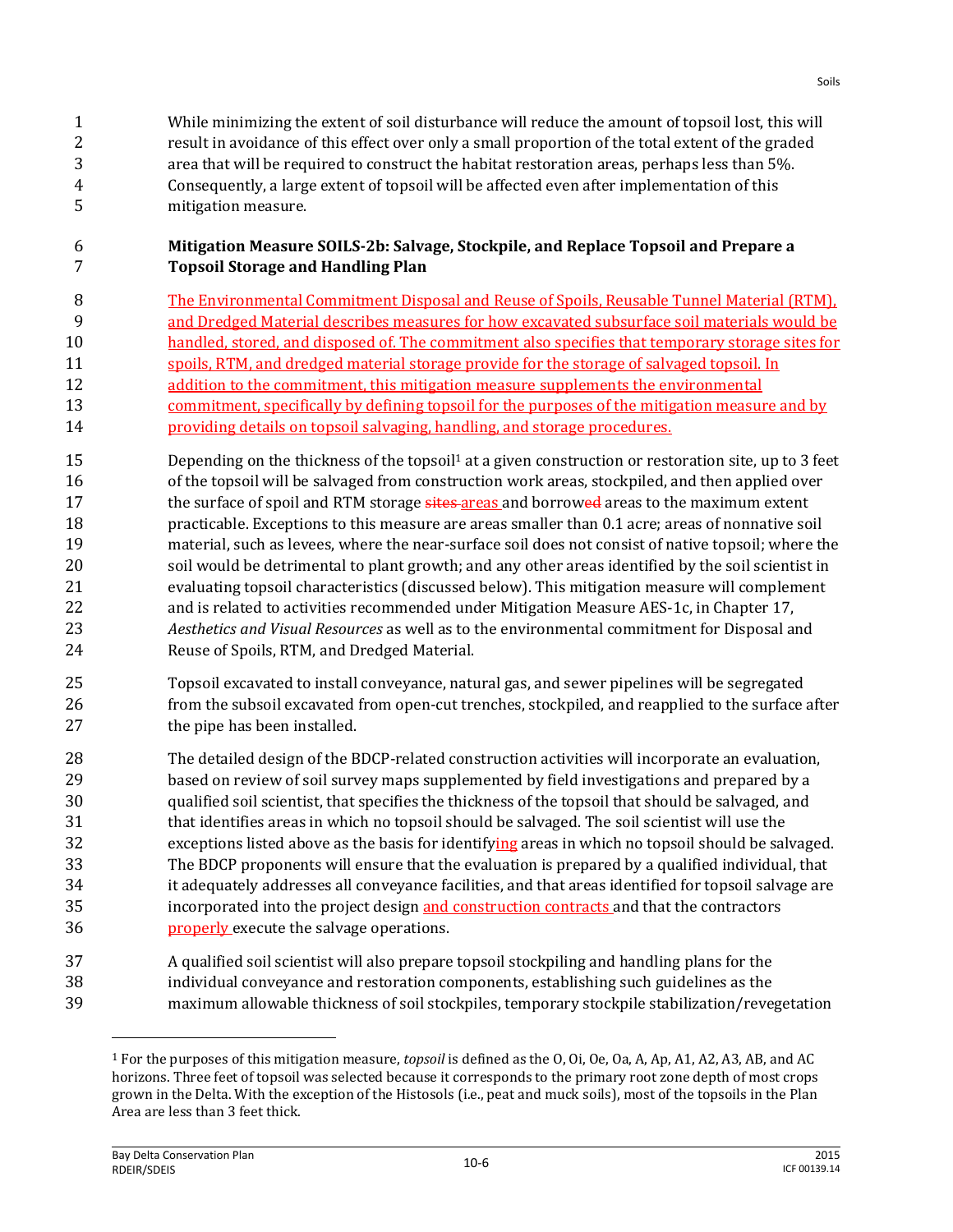measures, and procedures for topsoil handling during salvaging and reapplication. The maximum allowable stockpile thickness will depend on the amount of time that the stockpile needs to be in place and is expected to range from approximately three to 10 feet. The plans will also specify that, where practicable, the topsoil be salvaged, transported, and applied to its destination area in one operation (i.e., without stockpiling) to minimize degradation of soil structure and the increase in bulk density as a result of excessive handling. The stockpiling and handling plans will also specify maximum allowable stockpile sideslope gradients, seed mixes to control wind and water erosion, cover crop seed mixes to maintain soil organic matter and nutrient levels, and all other measures to avoid soil degradation and soil erosional losses caused by excavating, stockpiling, and transporting topsoil. The BDCP proponents will ensure that each plan is prepared by a qualified individual, that it adequately addresses all relevant activities and facilities, and that its specifications are properly executed during construction by the contractors.

14 Adherence to this measure will ensure that topsoil is appropriately salvaged, stockpiled, and reapplied. Nevertheless, adverse soil quality effects can also be associated with stockpiling. Such effects commonly include loss of soil carbon, degraded aggregate stability, reduced growth of the mycorrhizal fungi, and reduced nutrient cycling. Such effects may make the soil less productive after it is applied to its destination site, compared to its pre-salvage condition. Depending on the inherent soil characteristics, the manner in which it is handled and stockpiled, and the duration of its storage, the reapplied topsoil may recover quickly to its original condition or require many years to return to its pre-salvage physical, chemical, and biological condition (Strohmayer 1999; Vogelsang and Bever 2010).

#### **Impact SOILS-3: Property Loss, Personal Injury, or Death from Instability, Failure, and Damage from Construction on or in Soils Subject to Subsidence as a Result of Constructing the Proposed Water Conveyance Facilities**

26 The three intakes, the associated pumping plants, and pipelines would be constructed in areas in which the near-surface soils have approximately 2–4% organic matter content. Compared to organic soils, these mineral soils would not be subject to appreciable subsidence caused by organic matter decomposition because there is relatively little organic matter available to decompose. The tunnels 30 would be constructed at a depth below that of the peat (Figure  $\frac{109-42}{2}$ ); consequently, subsidence caused by organic matter decomposition at tunnel depth is expected to be minimal. However, 32 because of their soils' higher organic matter content,  $\mathbf{\Psi}$  without adequate engineering, the forebay levees and interior could be subject to appreciable subsidence.

 Damage to or collapse of the pipelines and tunnels could occur where these facilities are constructed in soils and sediments that are subject to subsidence and differential settlement. Subsidence- or differential sediment–induced damage or collapse of these facilities could cause a rapid release of water to the surrounding soil, causing an interruption in water supply, and producing underground cavities, depressions at the ground surface, and surface flooding. Facilities that have subsided would be subject to flooding, and levees that have subsided would be subject to overtopping.

 Damage to other conveyance facilities, such as intakes, pumping plants, transition structures, and control structures, caused by subsidence/settlement under the facilities and consequent damage to or failure of the facility could also occur. Facility damage or failure could cause a rapid release of water to the surrounding area, resulting in flooding, thereby endangering people in the vicinity.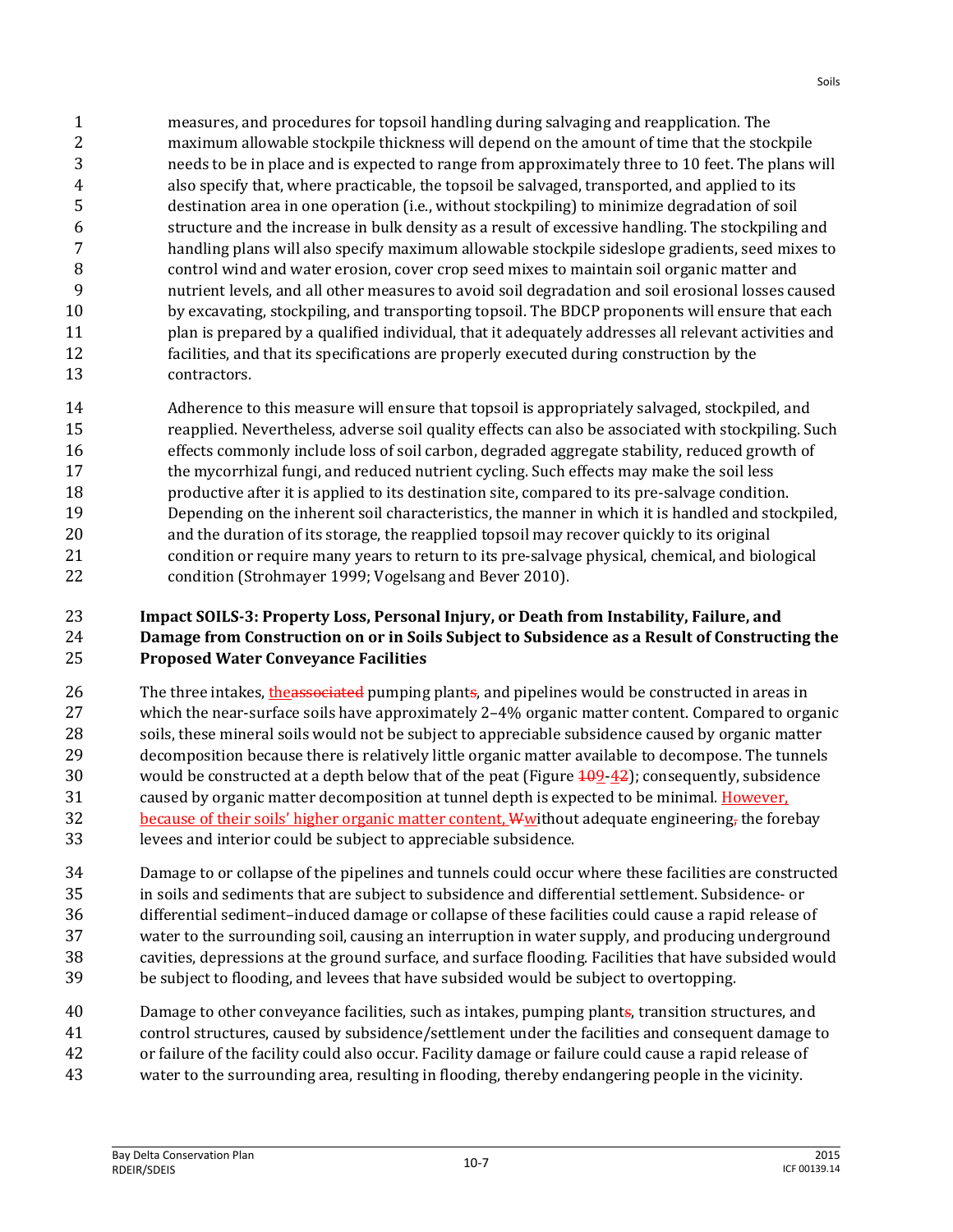soils that are subject to subsidence. However, as described in section 10.3.1, *Methods for Analysis*, and Appendix 3B, *Environmental Commitments*, geotechnical studies (as described in the Geotechnical Exploration Plan—Phase 2 [California Department of Water Resources 2014]) would be conducted at all facilities to identify the types of soil avoidance or soil stabilization measures that should be implemented to ensure that the facilities are constructed to withstand subsidence and settlement and to conform to applicable state and federal standards. These investigations would build upon the geotechnical data reports (California Department of Water Resources 2001a, 2010b, 2011) and the CERs (California Department of Water Resources 2010a, 2010b, 2015), as well as the results of the investigations that will be conducted under the Geotechnical Exploration Plan—Phase 2 (California Department of Water Resources 2014). Such standards include the American Society of Civil Engineers Minimum Design Loads for Buildings and Other Structures, CBC, and USACE Design and Construction of Levees. The results of the investigations, which would be conducted by a California registered civil engineer or California certified engineering geologist, would be presented in geotechnical reports. The reports would contain recommended measures to prevent subsidence. The geotechnical report will prepared in accordance with state guidelines, in particular *Guidelines for Evaluating and Mitigating Seismic Hazards in California* (California Geological Survey 2008).

*NEPA Effects:* This potential effect could be substantial because the facilities could be located on

 Liquid limit (i.e., the moisture content at which a soil passes from a solid to a liquid state) and 19 organic material matter content testing should be performed on soil samples collected during the site-specific field investigations to determine site-specific geotechnical properties. High organic matter content soils that are unsuitable for support of structures, roadways, and other facilities would be overexcavated and replaced with engineered fill, and the unsuitable soils disposed of offsite as spoil, as described in more detail below. Geotechnical evaluations would be conducted to 24 identify soils materials that are suitable for engineering purposes.

 Additional measures to address the potential adverse effects of organic soils could include construction of structural supports that extend below the depth of organic soils into underlying 27 materials with suitable bearing strength. For example, the CER indicates that approximately 35 feet 28 of soil would be excavated and a pile foundation supporting a common concrete mat would be required for the intake pumping plants. The piles would be 24-inches in diameter and concrete- filled, extending to 65 to 70 feet below the founding level of the plant. Piles extended to competent geologic beds beyond the weak soils would provide a solid foundation to support the pumping plants.

 For the sedimentation basins, the CER indicates that most of the underlying soils would be excavated to a depth of 30 feet below grade and removed from the site and suitable soil material imported to the site to reestablish it to subgrade elevation. Removal of the weak soils and replacement with engineered fill using suitable soil material would provide a solid foundation for the sedimentation basins.

- At the proposed expanded Clifton Court Forebay, the CER specifies that because most of the soils within the footprints of the forebay and the forebay embankments have high organic matter content, they would be excavated and removed from the site. Removal of the weak soils to reach competent soils would provide a solid foundation upon which to construct the forebay and its embankment.
- At the spillway and stilling basin for the intermediate spillway, the CER indicates that unsuitable
- soils would be excavated to competent material and that the spillway would incorporate water-
- stopped contraction joints at intervals to accommodate a degree of settlement and subsoil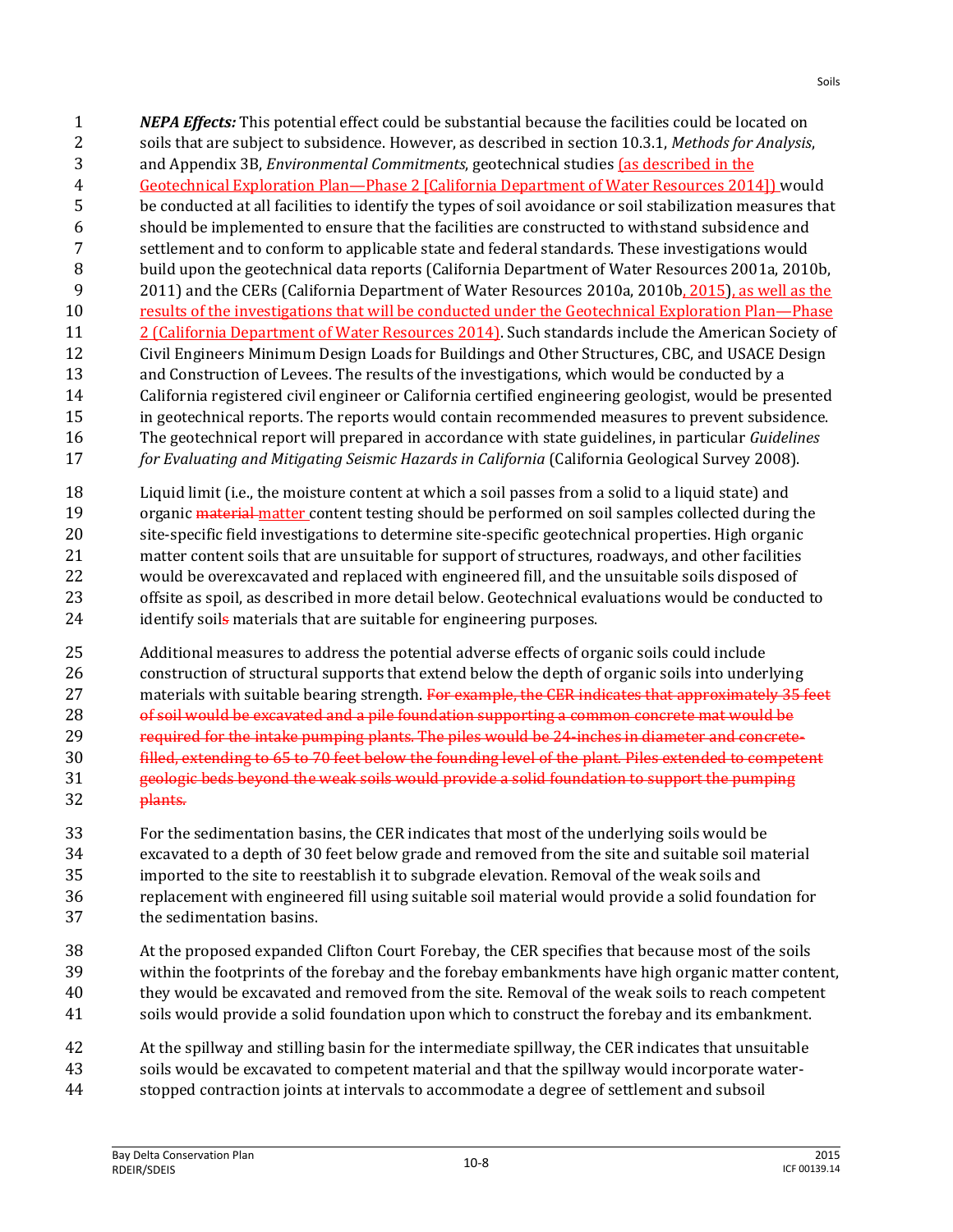deformation. Removal of the weak soils to reach competent soils and providing a joint system would provide a solid foundation for the spillway and stilling basin and enable the spillway to withstand settlement and deformation without jeopardizing its integrity.

 Certain methods and practices may be utilized during tunnel construction to help reduce and manage settlement risk. The CER indicates that the ground improvement techniques to control settlement at the shafts and tunnels may involve jet-grouting, permeation grouting, compaction grouting, or other methods that a contractor may propose. Jet-grouting involves use of high- pressure, high-velocity jets to hydraulically erode, mix and partially replace the surrounding soil with a cementitious grout slurry, thereby creating a cemented zone of high strength and low permeability around of tunnel bore. Permeation grouting involves introduction of a low-viscosity grout (sodium silicate, microfine cement, acrylate or polyurethane) into the pores of the soil around 12 the tunnel bore, which increases the strength and cohesion of granular soils. Compaction grouting involves injecting the soil surrounding the tunnel bore with a stiff, low slump grout under pressure, forming a cemented mass that increases soil bearing capacity. These measures would have the effect of better supporting the soil above the borehole and would prevent unacceptable settlement between the borehole and the tunnel segments. Additionally, settlement monitoring points, the number and location of which would be identified during detailed design, would be established along the pipeline and tunnel routes during construction and the results reviewed regularly by a professional engineer. The monitoring therefore would provide early detection of excessive settlement such that corrective actions could be made before the integrity of the tunnel is jeopardized.

 This potential effect could be substantial because the facilities could be located on soils that are subject to subsidence. However, as described in section 10.3.1, *Methods for Analysis*, and Appendix 3B, *Environmental Commitments*, geotechnical studies would be conducted at all facilities to identify the types of soil avoidance or soil stabilization that should be implemented to ensure that the facilities are constructed to withstand subsidence and settlement and to conform to applicable state and federal standards. These investigations would build upon the geotechnical data reports (California Department of Water Resources 2001a, 2010b, 2011) and the CERs (California Department of Water Resources 2010a, 2010b). Additionally, conforming with state and federal design codes and standards, including the California Building Code and resource agency and professional engineering specifications, such as the American Society of Civil Engineers Minimum Design Loads for Buildings and Other Structures, ASCE-7-05, 2005, would ensure that appropriate design measures are incorporated into the project and any subsidence that takes place under the 34 project facilities would not jeopardize their integrity. Conforming with to these codes and standards is an environmental commitment by DWR to ensure cut and fill slopes and embankments will be stable as the water conveyance features are operated (Appendix 3B, *Environmental Commitments*). 37 Conforming with to the standards and guidelines may necessitate such measures as excavation and removal of weak soils and replacement with engineered fill using suitable, imported soil, construction on pilings driven into competent soil material, and construction of facilities on cast-in- place slabs. These measures would reduce the potential hazard of subsidence or settlement to acceptable levels by avoiding construction directly on or otherwise stabilizing the soil material that is prone to subsidence.

 *CEQA Conclusion:* Significant impacts could occur if there is property loss, personal injury, or death from instability, failure, or damage from construction on or in soils subject to subsidence as a result 45 of constructing the proposed water conveyance facilities. Some of the conveyance facilities would be constructed on soils that are subject to subsidence. Subsidence occurring after the facility is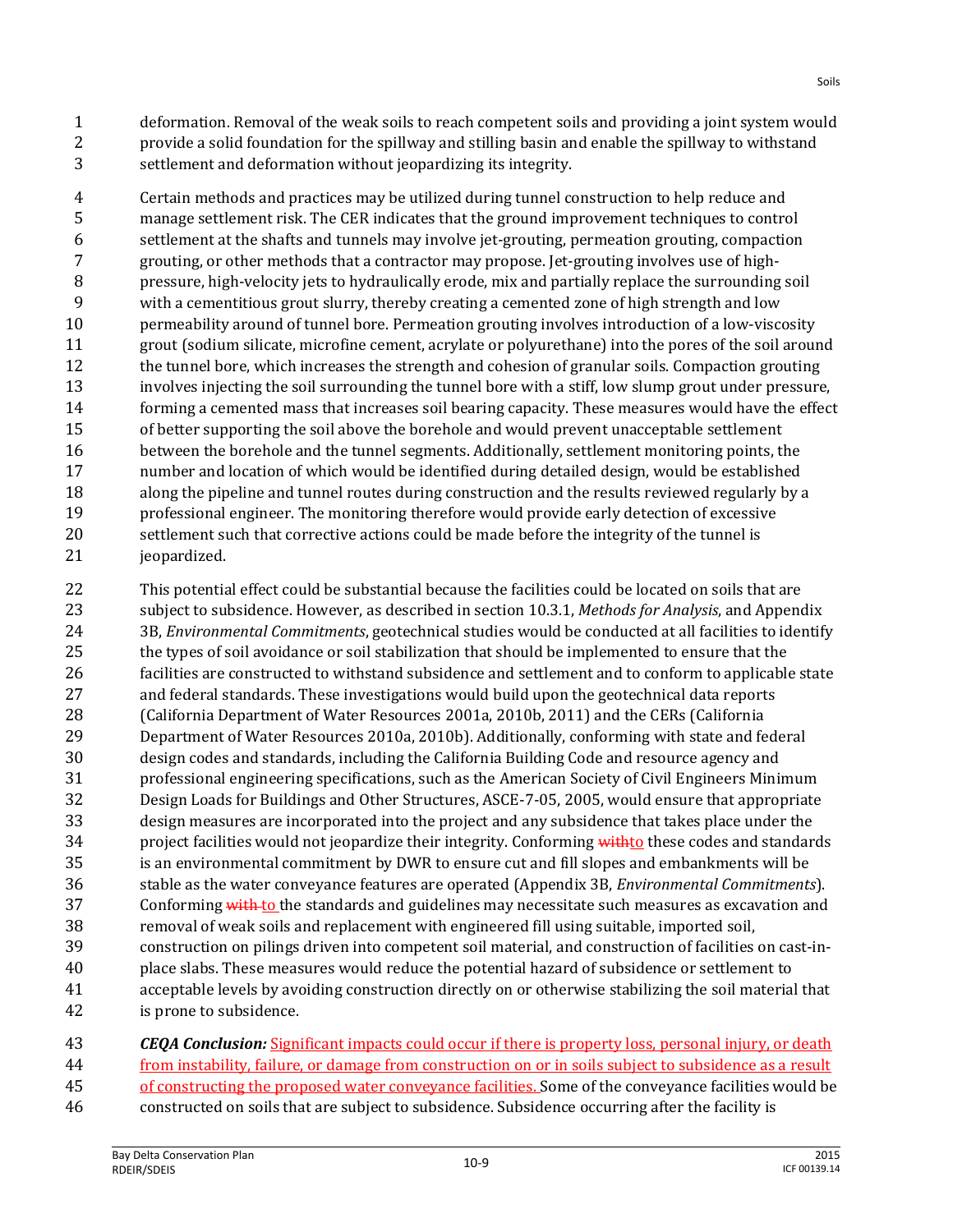- 1 constructed could result in damage to or failure of the facility. However, because DWR would be
- 2 required to design and construct the facilities according to state and federal design standards and
- 3 guidelines (e.g., California Building Code, American Society of Civil Engineers Minimum Design
- 4 Loads for Buildings and Other Structures, ASCE-7-05, 2005). Conforming with to these codes would
- 5 reduce the potential hazard of subsidence or settlement to acceptable levels by avoiding 6 construction directly on or otherwise stabilizing the soil material that is prone to subsidence.
- 7 Because these measures would reduce the potential hazard of subsidence or settlement to meet
- 8 design standards, this impact is considered less than significant. No mitigation is required.

## 9 **Impact SOILS-4: Risk to Life and Property as a Result of Constructing the Proposed Water**  10 **Conveyance Facilities in Areas of Expansive, Corrosive, and Compressible Soils**

11 The integrity of the water conveyance facilities, including tunnels, pipelines, intake facilities, 12 pumping plants, access roads and utilities, and other features could be adversely affected because 13 they would be located on expansive, corrosive, and compressible soils.

## 14 *Expansive Soils*

 The Alternative 4 alignment is underlain by soils with low to high shrink-swell potential (note areas of high linear extensibility in Figure 10-4). The majority of the soils with high shrink-swell potential are where the intakes, pumping plants, pipelines, sedimentation basin, one of the tunnels, and the **18 northern third of the canal alignment are proposed. Most of these areas are in Sacramento County** (Dierssen and Egbert-Valpac association soils). The remaining conveyance facilities would generally

- 20 be located where the soils have low or moderate shrink-swell potential. Soil expansion-contraction
- 21 is not expected to be a concern at these types of facilities.
- 22 Soils with a high shrink-swell potential (i.e., expansive soils) could damage facilities or cause the
- 23 facilities to fail. For example, foundations and pavements could be cracked or shifted and pipelines 24 could rupture.
- 25 Soil expansion is a concern only at soil depths that are subject to seasonal changes in moisture 26 content. The Alternative 4 alignment is underlain by soils with low to high shrink-swell potential, 27 which is depicted (note areas of highas soil linear extensibility in Figure 10-4). The majority of the 28 soils with high shrink-swell potential <u>(i.e., expansive soils</u>) are where the intakes, pumping plants, 29 pipelines, sedimentation basin, **borrow areas, spoils storage areasborrow/spoils sites**, certain RTM 30 storage areas, and the northern third of the canal alignment are proposed. Most of these areas are in 31 Sacramento County where (Dierssen and Egbert-Valpac association soils) occur. The remaining 32 conveyance facilities are generally situated in areas of soils with low to moderate shrink-swell 33 potential (see Figure 10-4). However, a borrow/spoils area, a temporary work area, three concrete 34 batch plants and three fuel station locations along the Alternative 4 alignment, may contain soils 35 with high to very high shrink-swell potential.
- 36 Soils with a high shrink-swell potential *(i.e., expansive soils)* could damage facilities or cause the 37 facilities to fail. For example, foundations and pavements could be cracked or shifted and pipelines 38 could rupture.

## 39 *Soils Corrosive to Concrete*

40 The near-surface (i.e., upper 5 feet) soil corrosivity to concrete ranges from low to high along the

- 41 Alternative 4 alignment, although with approximately half of the alignment is in areas of low to
- 42 moderate corrosivity. The near-surface soils at the three intake and pumping plant facilities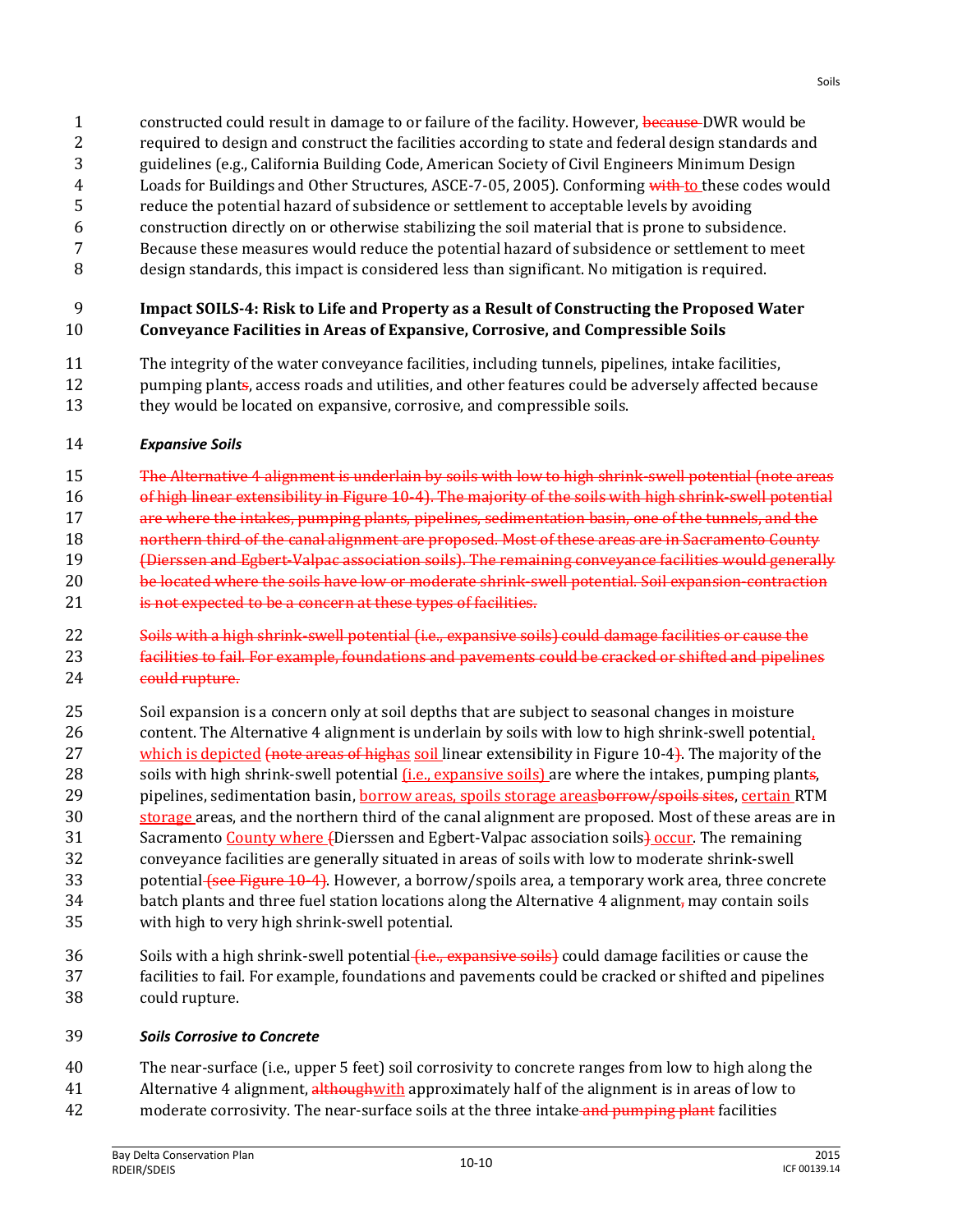- generally have a moderate corrosivity to concrete. The near-surface soils at the tunnel shafts have a low to high corrosivity to concrete. Data on soil corrosivity to concrete below a depth of approximately 5 feet (i.e., where pipelines, tunnels, and the deeper part of the tunnel shafts would be constructed) are not available. However, given the variability in the composition of the soils and geologic units on and within which the conveyance facilities would be constructed, corrosivity hazards are likely to range from low to high. Because soil corrosivity to concrete is high among the near-surface peat soils in the Delta, a high corrosivity is also expected to be present among the peat soils at depth. Site-specific soil investigations would need to be conducted to determine the corrosivity hazard at depth at each element of the conveyance facility. However, as described in 10.3.1, *Methods for Analysis*, and Appendix 3B, *Environmental Commitments*), geotechnical studies (as described in the Geotechnical Exploration Plan—Phase 2 [California Department of Water Resources 2014] would be conducted at all facilities to identify site-specific soil corrosivity hazards. The resulting geotechnical report, prepared by a California registered civil engineer or a California certified engineering geologist, would describe these hazards and recommend the measures that should be implemented to ensure that the facilities are constructed to withstand corrosion and to conform with applicable state and federal standards, such as the CBC.
- Soils that are moderately and highly corrosive to concrete may cause the concrete to degrade, thereby threatening the integrity of the facility. Degradation of concrete may cause pipelines and tunnels to leak or rupture and cause foundations to weaken.

## *Soils Corrosive to Uncoated Steel*

- The near-surface soils along the Alternative 4 alignment generally are highly corrosive to uncoated steel. Sections of the southern end of the alignment are moderately corrosive to uncoated steel. Data on soil corrosivity to uncoated steel below a depth of approximately 5 feet (i.e., where pipelines, 24 tunnels, and the deeper part of the tunnel shafts would be constructed) are not available. However, given the variability in the composition of the soils and geologic units on and within which the conveyance facilities would be constructed, corrosivity hazards are likely to range from low to high. Site-specific soil investigations would need to be conducted to determine the corrosivity hazard at depth at each element of the conveyance facility.
- Soils that are moderately and highly corrosive to uncoated steel (including steel rebar embedded in concrete) may cause the concrete to degrade, threatening the integrity of these facilities.

## *Compressible Soils*

- Soils that are weakly consolidated or that have high organic matter content (such as peat or muck soils) present a risk to structures and infrastructure because of high compressibility and poor bearing capacity. Soils with high organic matter content tend to compress under load and may decrease in volume as organic matter is oxidized. Much of the Alternative 4 tunnel alignment is underlain by near-surface soils that consist of peat. However, Tthe soils in the area where the 37 intakes and their associated structures would be located have a relatively low organic matter content. Based on liquid limits reported in county soil surveys, near-surface soils in the Alternative 4 alignment vary from low to medium compressibility.
- Damage to or collapse of the pipelines, intakes, pumping plants, transition structures, and control structures could occur where these facilities are constructed in soils and sediments that are subject
- to subsidence and differential settlement. Because of compressible soils, such effects could occur at
- 43 the *fivethree* intakes, all the pumping plants, and the sedimentation basins, Subsidence- or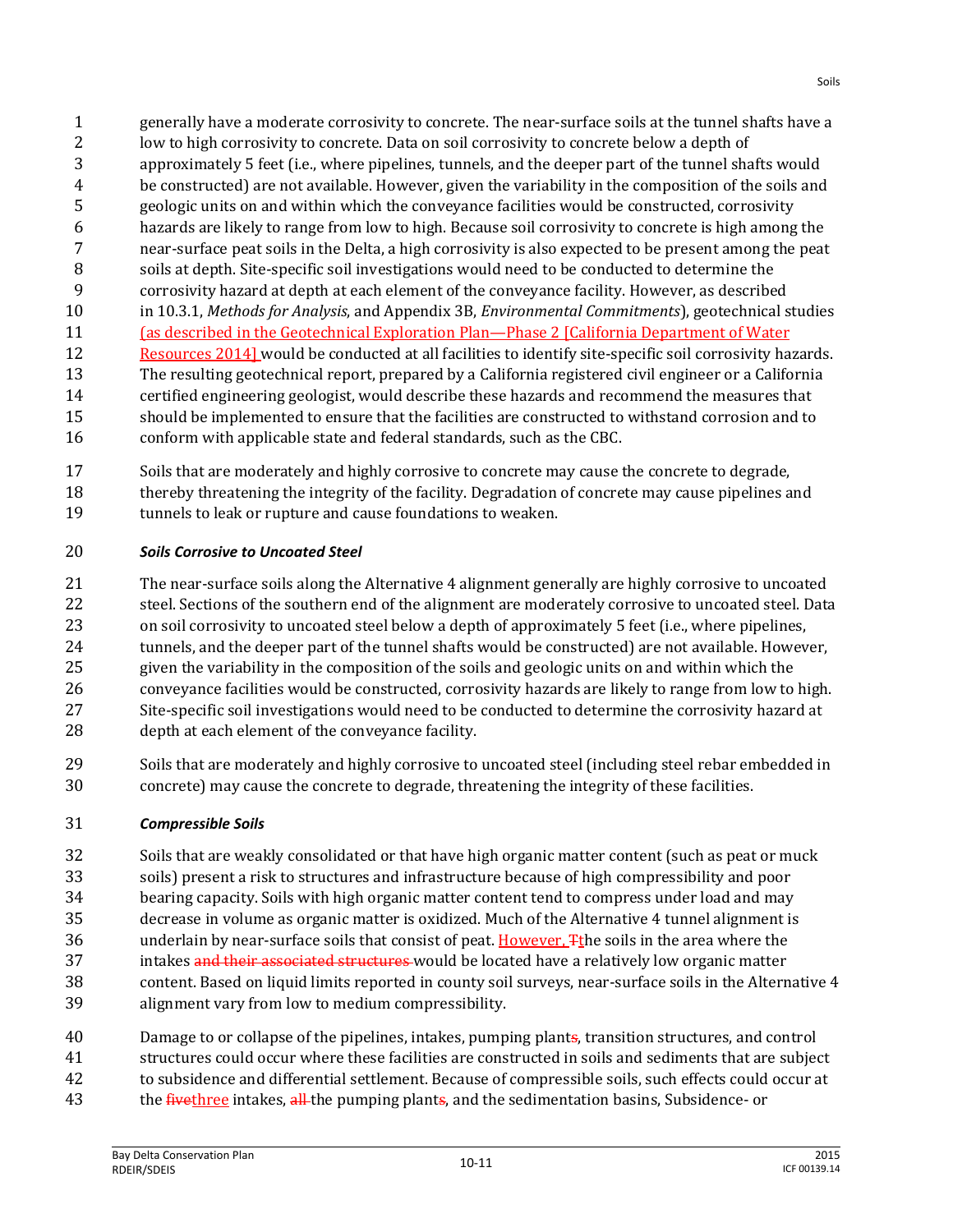- cavities, depressions at the ground surface, and surface flooding.
- The tunnels would be constructed at a depth below the peat (Figure 9-4); therefore, subsidence
- caused by organic matter decomposition below the tunnels is expected to be minimal. Surface and subsurface settlement may occur during tunnel construction; however, certain methods and
- practices may be used during tunnel construction to help reduce and manage settlement risk.
- Chapter 9, *Geology and Seismicity*, discusses the risks of settlement during tunnel construction and
- methods to reduce the amount of settlement (Impact GEO-2).
- Embankments that have subsided would be subject to overtopping, leading to flooding on the 11 landside of the embankments. The embankment that would be subject to this hazard is the expanded Clifton Court Forebay.
- *NEPA Effects:* Various facilities would be located on expansive, corrosive, and compressible soils. However, all facility design and construction would be executed in conformance with the CBC, which specifies measures to mitigate effects of expansive soils, corrosive soils, and soils subject to compression and subsidence. The CBC requires measures such as soil replacement, lime treatment, and post-tensioned foundations to offset expansive soils. The CBC requires such measures as using protective linings and coatings, dialectric (i.e., use of an electrical insulator polarized by an applied electric field) isolation of dissimilar materials, and active cathodic protection systems to prevent corrosion of concrete and steel.
- Potential adverse effects of compressible soils and soils subject to subsidence could be addressed by overexcavation and replacement with engineered fill or by installation of structural supports (e.g., 23 pilings) to a depth below the peat where the soils have adequate load bearing strength, as required by the CBC and by USACE design standards. Geotechnical studies would be conducted at all the facilities to determine the specific measures that should be implemented to reduce these soil hazards to levels consistent with the CBC. Liquid limit and soil organic matter content testing would be performed on collected soil samples during the site-specific field investigations to determine site- specific geotechnical properties. Settlement monitoring points should be established along the route during tunnel construction and results reviewed regularly by a professional engineer.
- The engineer would develop final engineering solutions to any hazardous condition, consistent with the code and standards requirements of federal, state, and local oversight agencies. As described in section 10.3.1, *Methods for Analysis*, and in Appendix 3B, *Environmental Commitments*, such design codes, guidelines, and standards include the California Building Code and resource agency and professional engineering specifications, such as the DWR Interim Levee Design Criteria for Urban and Urbanizing Area State Federal Project Levees, and USACE Engineering and Design—Earthquake Design and Evaluation for Civil Works Projects.
- 37 By conforming with to the CBC and other applicable design standards, potential effects associated with expansive and corrosive soils and soils subject to compression and subsidence would be offset. There would be no adverse effect.

## *CEQA Conclusion:* Significant impacts could occur if there is risk to life and property as a result of

- constructing the proposed water conveyance facilities in areas of expansive, corrosive, and
- compressible soils. Many of the Alternative 4 facilities would be constructed on soils that are subject
- 43 to expansion and are, moderately or highly corrosive to concrete and uncoated steel, as well as soils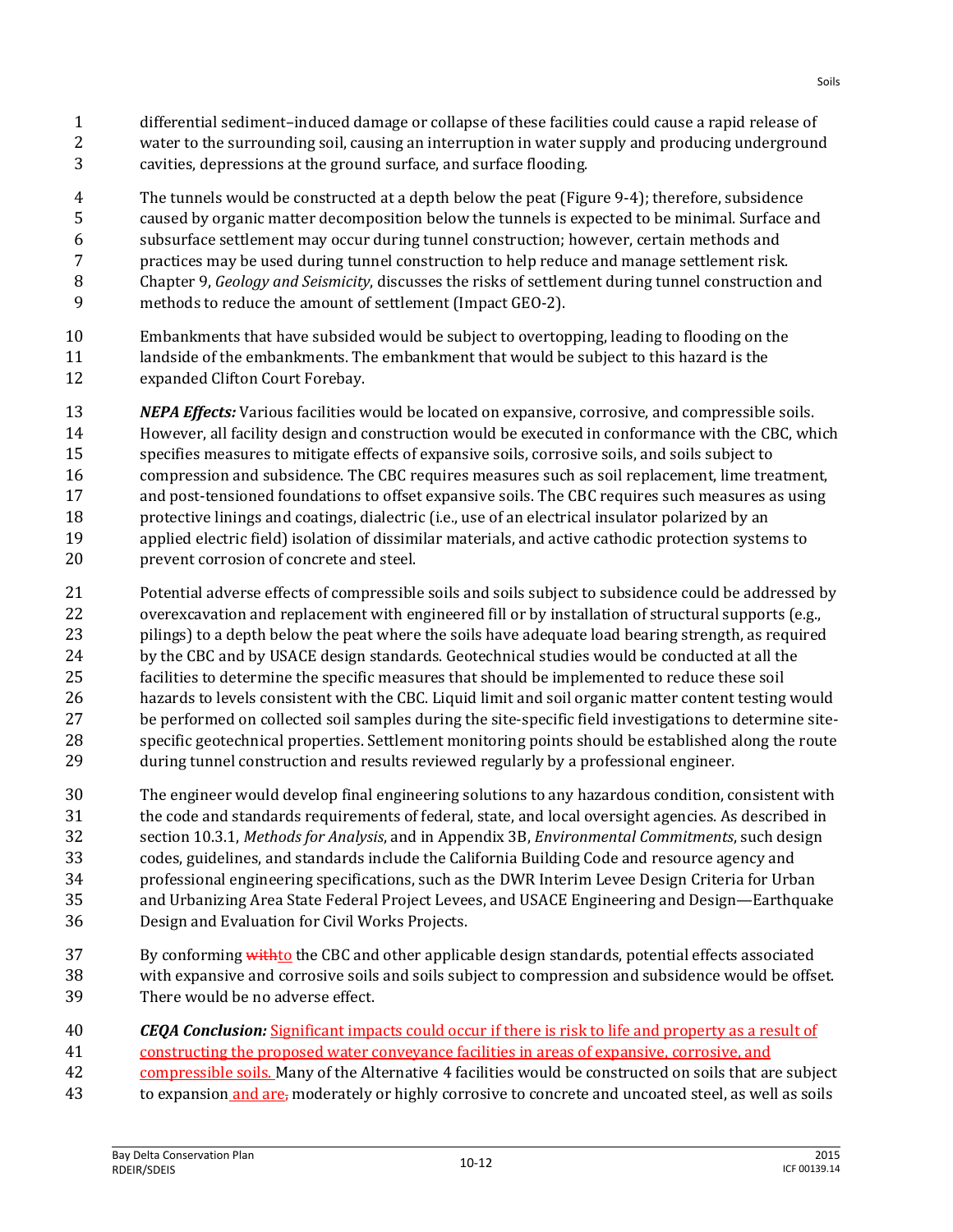that are moderately or highly subject to compression under load. Corrosive soils could damage in- ground facilities or shorten their service life. Compression/settlement of soils after a facility is constructed could result in damage to or failure of the facility. Surface soils that are moderately to highly expansive exist throughout the Alternative 4 alignment except in the central part of the Delta between approximately Staten Island and Bacon Island. Expansive soils could cause foundations, underground utilities, and pavements to crack and fail. However, DWR would be required to design and construct the facilities according to state and federal design standards, guidelines, and building codes. The CBC requires measures such as soil replacement, lime treatment, and post-tensioned foundations to offset expansive soils. The CBC requires such measures as using protective linings and coatings, dielectric (i.e., use of an electrical insulator polarized by an applied electric field) isolation of dissimilar materials, and active cathodic protection systems to prevent corrosion of concrete and steel in conformance with CBC requirements. Potential adverse effects of compressible soils and soils subject to subsidence could be addressed by overexcavation and replacement with engineered fill or by installation of structural supports (e.g., pilings) to a depth below the peat where the soils have adequate load bearing strength, as required by the CBC and by USACE design standards. Conforming with to these codes and standards (Appendix 3B, *Environmental Commitments*) is an environmental commitment by DWR to ensure that potential adverse effects associated with expansive and corrosive soils and soils subject to compression and subsidence would be offset. Therefore, this impact would be less than significant. No mitigation is required.

#### **Impact SOILS-5: Accelerated Bank Erosion from Increased Channel Flow Rates as a Result of Operations**

 River channel bank erosion/scour is a natural process. The rate of natural erosion can increase during high flows and as a result of wave effect on banks during high wind conditions.

 In general, changes in river flow rates associated with BDCP operations would remain within the range that presently occurs. However, the operational components would cause changes in the tidal flows in some Delta channels, specifically those that lead into the major habitat restoration areas (Suisun Marsh, Cache Slough, Yolo Bypass, and South Delta ROAs). In major channels leading to the restoration areas, tidal flow velocities may increase; this may cause some localized accelerated erosion/scour. Alternative 4 would have effects of a lesser magnitude with respect to potential 30 accelerated bank erosion because the flow from the north Delta would be 93,000 cfs rather than 15,000 cfs, as it is under some of the other BDCP alternatives.

- However, the increased flows would be offset as part of the conservation measures by the dredging of these major channels, which would create a larger channel cross-section. The larger cross section would allow river flow rates to be similar to that of other high tidal flows in the region. Moreover, as presently occurs and as is typical with most naturally-functioning river channels, local erosion and deposition within the tidal habitats is expected as part of the restoration.
- For most of the existing channels that would not be subject to tidal flow restoration, there would be no adverse effect to tidal flow volumes and velocities. The tidal prism would increase by 5–10%, but the intertidal (i.e., MHHW to MLLW) cross-sectional area also would be increased such that tidal flow velocities would be reduced by 10–20% compared to the existing condition. Consequently, no appreciable increase in scour is anticipated.
- *NEPA Effects:* The effect would not be adverse because there would be no net increase in river flow rates and therefore no net increase in channel bank scour.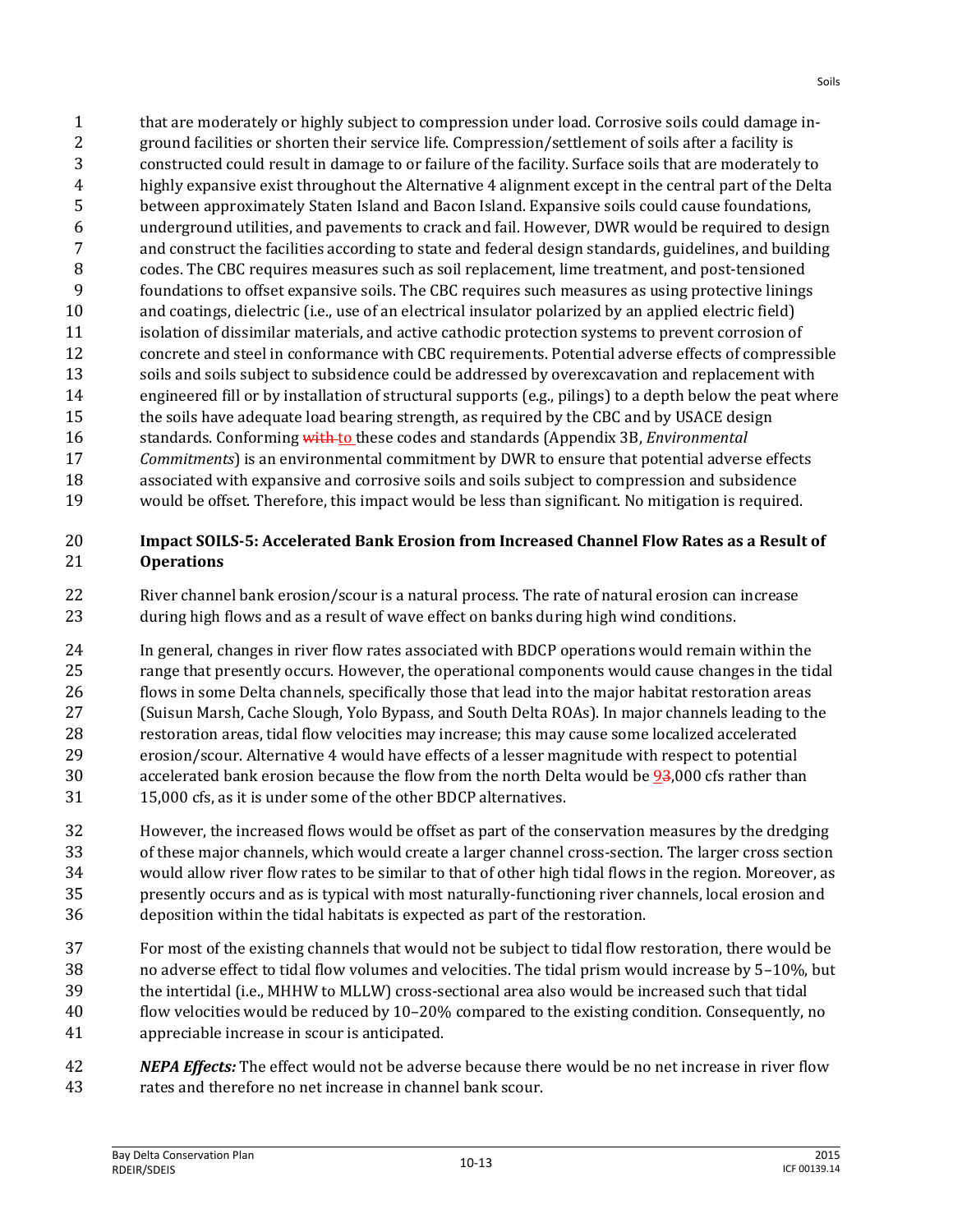- *CEQA Conclusion***:** Changes in operational flow regimes could cause increases in flow rates in channels and sloughs, potentially leading to increases in channel bank scour. However, where such
- changes are expected to occur (i.e., at the mouths of tidal marsh channels), the project would also
- entail expansion of the channel cross-section to increase the tidal prism at these locations. The net
- effect would be to reduce the channel flow rates by 10–20% compared to Existing
- Conditions. Consequently, no appreciable increase in scour is anticipated. The impact would be less than significant. No mitigation is required.

#### **Impact SOILS-6: Accelerated Erosion Caused by Clearing, Grubbing, Grading, and Other Disturbances Associated with Implementation of Proposed Conservation Measures CM2– CM11, CM18 and CM19**

- Conservation measures would include breaching, lowering, or removing levees; constructing
- setback levees and cross levees or berms; raising the land elevation by excavating relatively high areas to provide fill for subsided areas or by importing fill material; surface grading; deepening
- and/or widening tidal channels; excavating new channels; modifying channel banks; and other
- activities. Moreover, excavation and grading to construct facilities, access roads, and other features
- would be necessary under the two conservation measures that are not associated with the ROAs
- (i.e., *CM18 Conservation Hatcheries* and *CM19 Urban Stormwater Treatment*). These activities could
- lead to accelerated soil erosion rates and consequent loss of topsoil.

## *Water Erosion*

- Activities associated with conservation measures that could lead to accelerated water erosion 21 include clearing, grubbing, demolition, grading, and other similar disturbances. Such activities steepen slopes and compact soil. These activities tend to degrade soil structure, reduce soil infiltration capacity, and increase runoff rates, all of which could cause accelerated erosion and consequent loss of topsoil.
- Gently sloping to level areas, such as where most of the restoration actions would occur, are expected to experience little or no accelerated water erosion because of the lack of runoff energy to entrain and transport soil particles.
- Graded and otherwise disturbed tops and sideslopes of existing and project levees and
- embankments are of greater concern for accelerated water erosion because of their steep gradients.
- Soil eroded from the disturbed top and water side of levees could reach adjoining waterways (if
- present), unless erosion and sediment control measures are implemented.

## *Wind Erosion*

- Wind erosion potential varies widely among and within the ROAs (Figure 10-6). Areas within ROAs with high wind erodibility are largely correlated with the presence of organic soils. Wind erodibility in the Suisun Marsh, Cache Slough, and South Delta ROAs ranges from high to low. The Yolo Bypass ROA generally has a low wind erodibility hazard.
- Conservation measures construction activities (e.g., excavation, filling, grading, and vehicle traffic on unimproved roads) that could lead to accelerated wind erosion are the same as those for water erosion. These activities may entail vegetation removal and degradation of soil structure, both of
- which would make the soil more subject to wind erosion. Removal of vegetation cover and grading
- increase soil exposure at the surface and obliterate the binding effect of plant roots on soil
- aggregates. These effects make the soil particles more subject to entrainment by wind.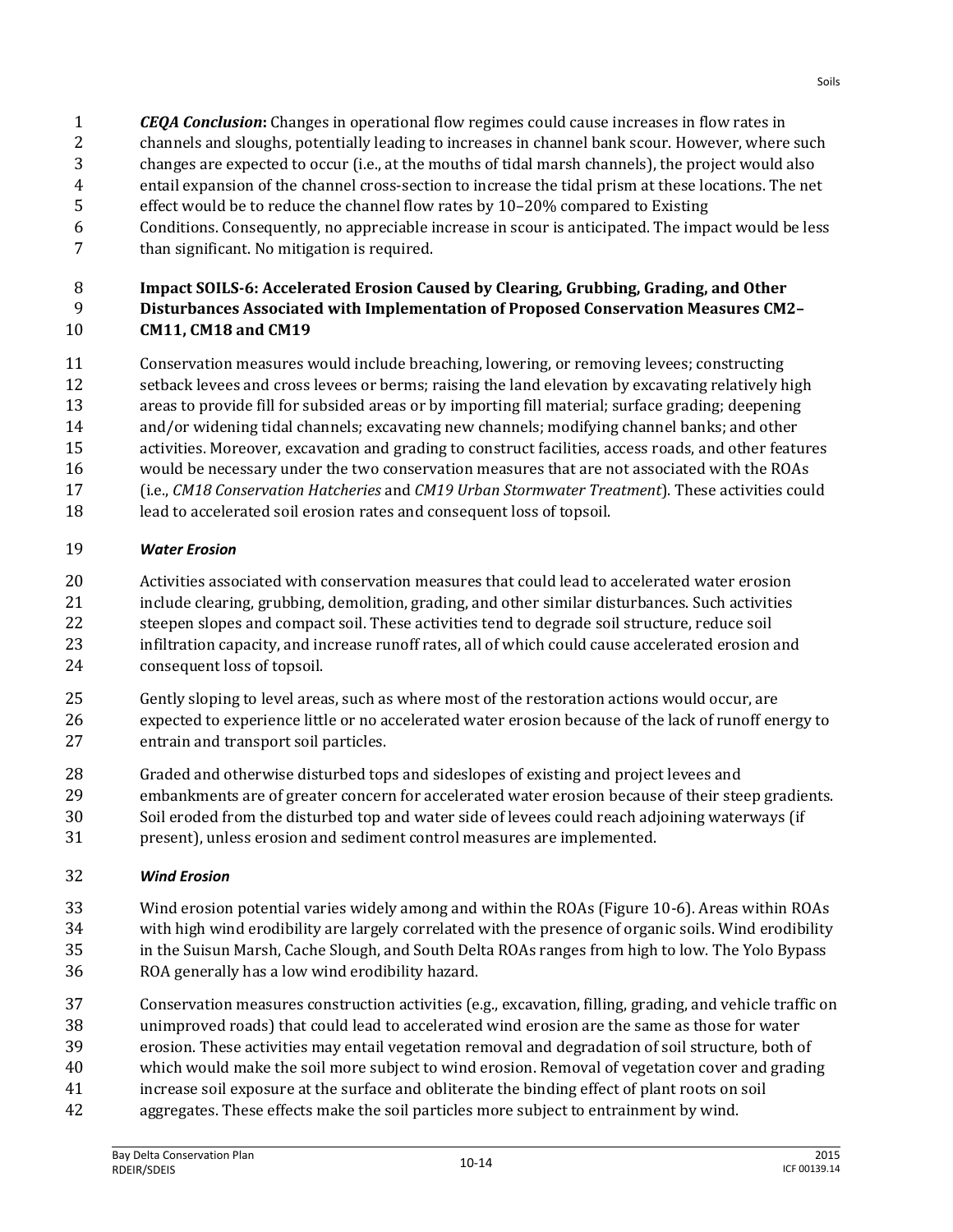- Unlike water erosion, the potential for wind erosion is generally not dependent on slope gradient and location, nor is the potential affected by context relative to a receiving water. Without proper management, the wind-eroded soil particles can be transported great distances.
- The transport of soil material from the conveyance facilities for use as fill in subsided areas within the ROAs could subject the soils to wind erosion, particularly if the fill material consists of peat. The peat would be especially susceptible to wind erosion while being loaded onto trucks, transported, unloaded, and distributed onto the restoration areas.
- *NEPA Effects:* These effects could potentially cause substantial accelerated erosion. However, as described in section 10.3.1, *Methods for Analysis*, and Appendix 3B, *Environmental Commitments*, the BDCP proponents would be required to obtain coverage under the General Permit for Construction and Land Disturbance Activities, necessitating the preparation of a SWPPP and an erosion control plan. The General Permit requires that SWPPPs be prepared by a QSD and requires SWPPPs be implemented under the supervision of a QSP. The QSD would select erosion and sediment control BMPs such as preservation of existing vegetation, seeding, mulching, fiber roll and silt fence barriers, erosion control blankets, watering to control dust entrainment, and other measures to comply with the practices and turbidity level requirements defined by the General Permit. Partly because the potential effect on receiving waters depends on location of a work area relative to a waterway, the BMPs would be site-specific. The QSP would be responsible for day-to-day implementation of the SWPPP, including BMP inspections, maintenance, water quality sampling, and reporting to the State Water Board. Proper implementation of the requisite SWPPP, site-specific BMPs, and compliance with the General Permit would ensure that accelerated water and wind erosion as a result of implementing conservation measures would not be an adverse effect.
- *CEQA Conclusion***:** Vegetation removal and other soil disturbances associated with construction of restoration areas could cause accelerated water and wind erosion of soil. However, the BDCP proponents would seek coverage under the state General Permit for Construction and Land Disturbance Activities. Permit conditions would include erosion and sediment control BMPs (such as revegetation, runoff control, and sediment barriers) and compliance with water quality 28 standards. As a result of implementation of Permit conditions, the impact would be less than significant. No mitigation is required.

#### **Impact SOILS-7: Loss of Topsoil from Excavation, Overcovering, and Inundation Associated with Restoration Activities as a Result of Implementing the Proposed Conservation Measures CM2–CM11**

- *NEPA Effects:* Topsoil effectively would be lost as a resource as a result of its excavation (e.g., levee foundations, water control structures); overcovering (e.g., levees, embankments, application of fill material in subsided areas); and water inundation (e.g., aquatic habitat areas) over extensive areas of the Plan Area. Based on ICF's calculations using a geographic information system,
- **I**implementation of habitat restoration activities at the ROAs would result in excavation,
- overcovering, or inundation of a minimum of 77,600 acres of topsoil. This effect would be adverse
- because it would result in a substantial loss of topsoil. Mitigation Measures SOILS-2a and SOILS-2b
- 40 would be available to reduce the severity of this effect.
- *CEQA Conclusion:* Significant impacts could occur if there is loss of topsoil from excavation,
- overcovering, and inundation associated with restoration activities as a result of implementing the
- 43 proposed conservation measures. Implementation of the conservation measures CM2 through CM11
- would involve excavation, overcovering, and inundation (to create aquatic habitat areas) of topsoil

Soils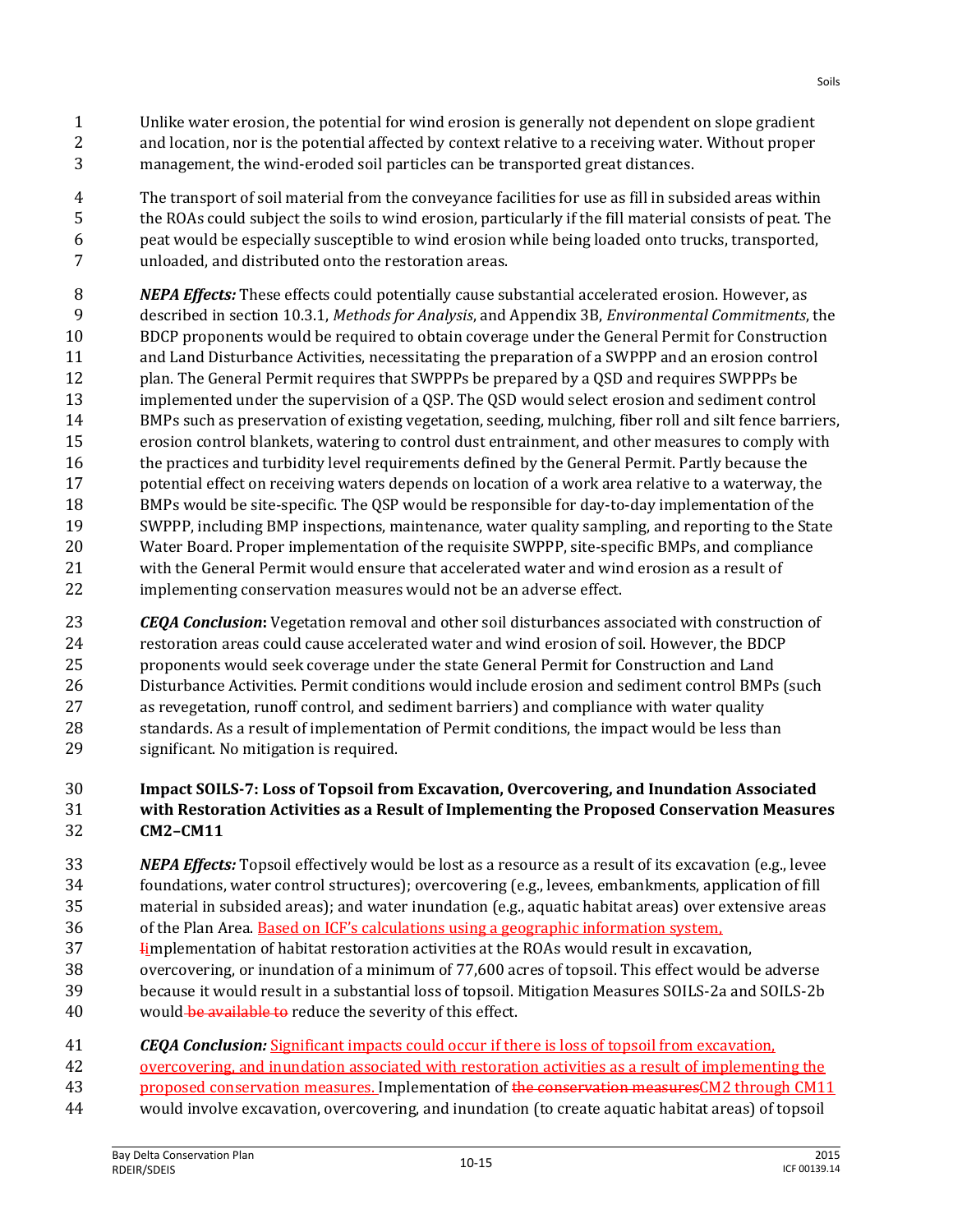over extensive areas, thereby resulting in a substantial loss of topsoil. Therefore, the impact would be significant. Mitigation Measures SOILS-2a and SOILS-2b would minimize and compensate for 3 these impacts to a degree by minimizing topsoil loss, but not to a less than significant level because topsoil would still be permanently lost over extensive areas. Therefore, this impact is considered significant and unavoidable.

- **Mitigation Measure SOILS-2a: Minimize Extent of Excavation and Soil Disturbance**
- Please see Mitigation Measure SOILS-2a under Impact SOILS-2.

#### **Mitigation Measure SOILS-2b: Salvage, Stockpile, and Replace Topsoil and Prepare a Topsoil Storage and Handling Plan**

Please see Mitigation Measure SOILS-2b under Impact SOILS-2.

 **Impact SOILS-8: Property Loss, Personal Injury, or Death from Instability, Failure, and Damage from Construction on Soils Subject to Subsidence as a Result of Implementing the Proposed Conservation Measures CM2–CM11**

- With the exception of the Suisun Marsh ROA, the ROAs are not in areas of high subsidence nor where the soils have a high organic matter content (Figures 10-2 and 10-9). Consequently, only the Suisun Marsh ROA would be expected to be subject to substantial subsidence. Based on its current elevation, the Suisun Marsh ROA has not experienced significant subsidence, despite the fact that the soils are organic and of considerable thickness (Figure 10-3).
- *NEPA Effects:* Damage to or failure of the habitat levees could occur where these are constructed in soils and sediments that are subject to subsidence and differential settlement. These soil conditions have the potential to exist in the Suisun Marsh ROA. Levee damage or failure could cause surface flooding in the vicinity. This potential effect could be substantial because the facilities could be located on unstable soils that are subject to subsidence. However, as described in section 10.3.1, *Methods for Analysis*, and Appendix 3B, *Environmental Commitments*, geotechnical studies would be conducted at all the ROAs to identify the types of soil stabilization that should be implemented to ensure that levees, berms, and other features are constructed to withstand subsidence and settlement and to conform to applicable state and federal standards. Such standards include the USACE Design and Construction of Levee and DWR Interim Levee Design Criteria for Urban and Urbanizing Area State-Federal Project Levees.
- For example, high organic matter content soils and all soils otherwise subject to subsidence that are unsuitable for supporting levees would be overexcavated and replaced with engineered fill, and the unsuitable soils disposed of offsite as spoils. Geotechnical evaluations will be conducted to identify 33 soils materials that are suitable for engineering purposes. Liquid limit and organic content testing should be performed on collected soil samples during the site-specific field investigations to determine site-specific geotechnical properties.
- With construction of all levees, berms, and other conservation features designed and constructed to withstand subsidence and settlement and through conformance with applicable state and federal design standards, this effect would not be adverse.
- *CEQA Conclusion:* Significant impacts could occur if there is property loss, personal injury, or death from instability, failure, and damage from construction on soils subject to subsidence as a result of
- implementing the proposed conservation measures. Some of the restoration area facilities would be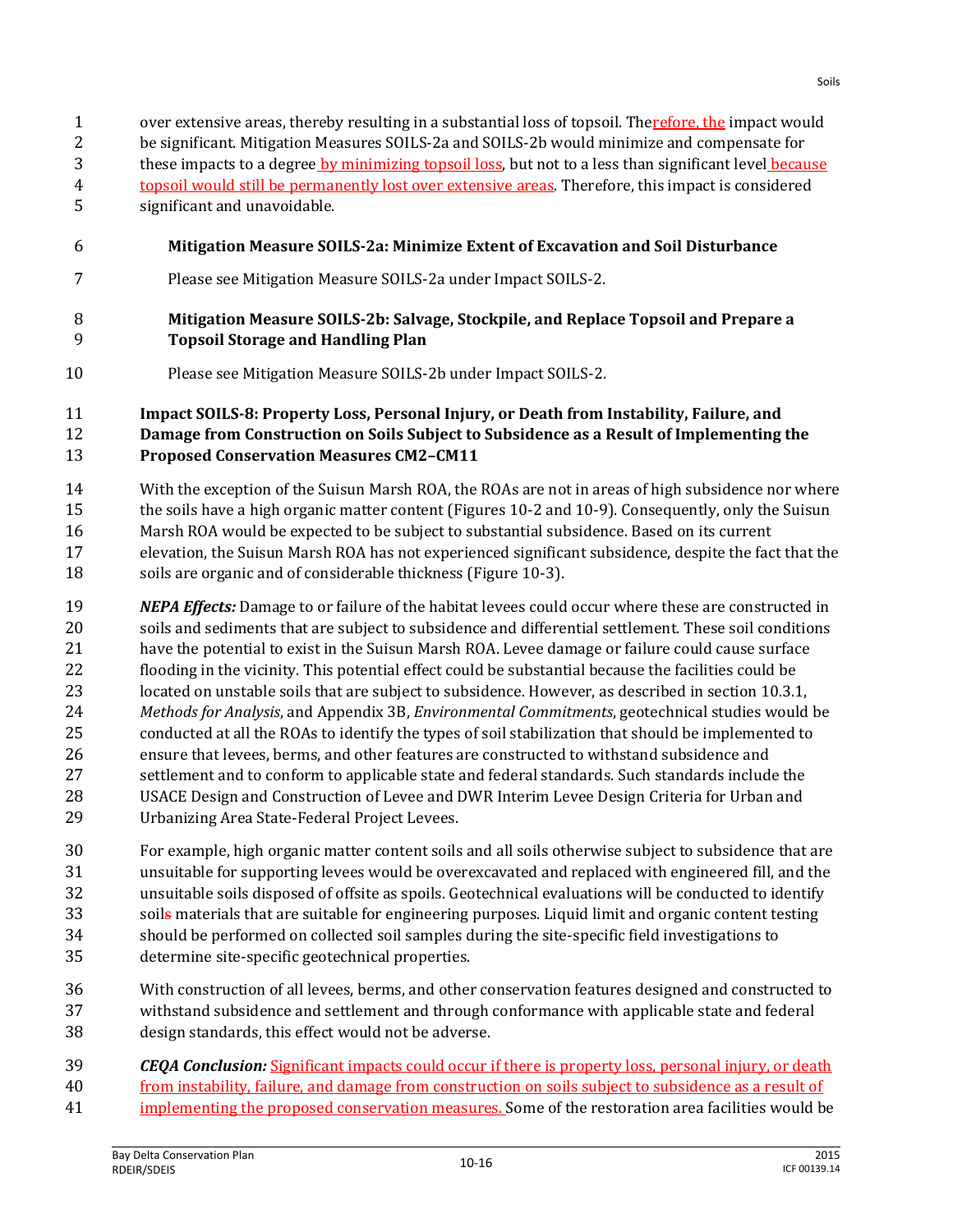- constructed on soils that are subject to subsidence. Subsidence occurring after the facility is
- constructed could result in damage to or failure of the facility. However, because the BDCP
- proponents would be required to design and construct the facilities according to state and federal design standards and guidelines (which may involve, for example, replacement of the organic soil),
- the impact would be less than significant. No mitigation is required.
- **Impact SOILS-9: Risk to Life and Property from Construction in Areas of Expansive, Corrosive,**
- **and Compressible Soils as a Result of Implementing the Proposed Conservation Measures CM2–CM11**

## *Expansive Soils*

- The ROAs generally have soils with moderate or high shrink-swell potential. The ROAs with a
- significant extent of highly expansive soils are the Yolo Bypass and Cache Slough ROAs (Figure 10- 4). None appears to have appreciable areas of soils with very high expansiveness.
- Potential adverse effects of expansive soils are a concern only to structural facilities within the
- ROAs, such as water control structures. Seasonal shrinking and swelling of moderately or highly
- expansive soils could damage water control structures or cause them to fail, resulting in a release of
- water from the structure and consequent flooding, which would cause unplanned inundation of
- aquatic habitat areas.

#### *Corrosive Soils*

 Soils in all the ROAs possess high potential for corrosion of uncoated steel, and the Suisun ROA and portions of the West Delta ROA possess soils with high corrosivity to concrete.

## *Compressible Soils*

- Highly compressible soils are in the Suisun Marsh, Cache Slough, Yolo Bypass,
- Cosumnes/Mokelumne, and South Delta ROAs. Areas of low to medium compressibility occur in the South Delta ROA. Silts and clays with a liquid limit less than 35% are considered to have low compressibility. Silts and clays with a liquid limit greater than 35% and less than 50% are considered to have medium compressibility and greater than 50% are considered highly compressible. Organic soils typically have high liquid limits (greater than 50%) and are therefore
- considered highly compressible. *NEPA Effects:* The conservation measures could be located on expansive, corrosive, and
- compressible soils. However, ROA-specific environmental effect evaluations and geotechnical studies and testing would be completed prior to construction within the ROAs. The site-specific environmental evaluation would identify specific areas where engineering soil properties, including soil compressibility, may require special consideration during construction of specific features within ROAs. Conformity with USACE, CBC, and other design standards for construction on
- expansive, corrosive and/or compressible soils would prevent adverse effects of such soils.
- *CEQA Conclusion***:** Some of the restoration component facilities would be constructed on soils that are subject to expansion, corrosive to concrete and uncoated steel, and compress under load. Expansive soils could cause foundations, underground utilities, and pavements to crack and fail. Corrosive soils could damage in-ground facilities or shorten their service life. Compression or settlement of soils after a facility is constructed could result in damage to or failure of the facility. However, because the BDCP proponents would be required to design and construct the facilities